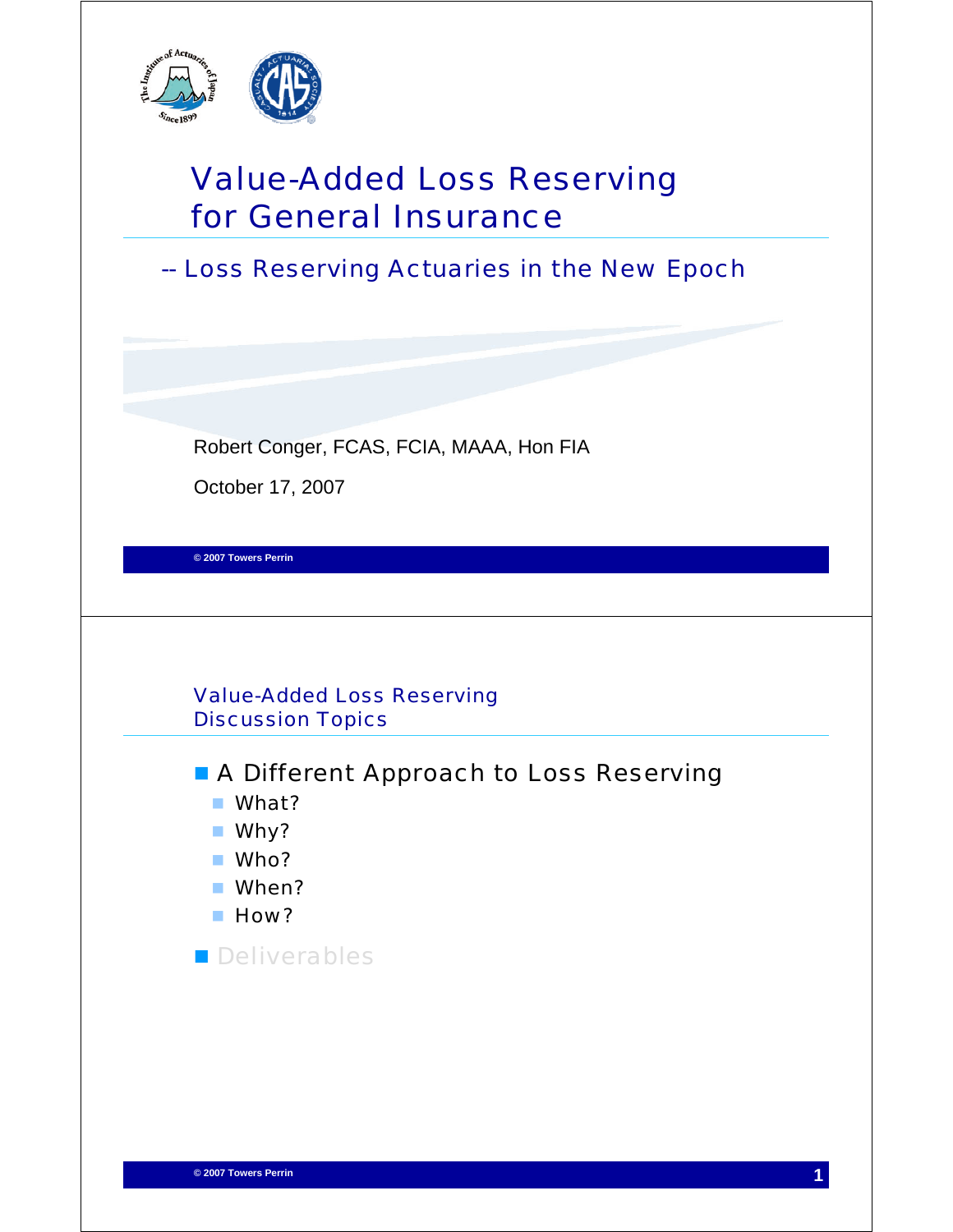## Different Approach: What? The Pillars of Value-Added Reserving (VAR)

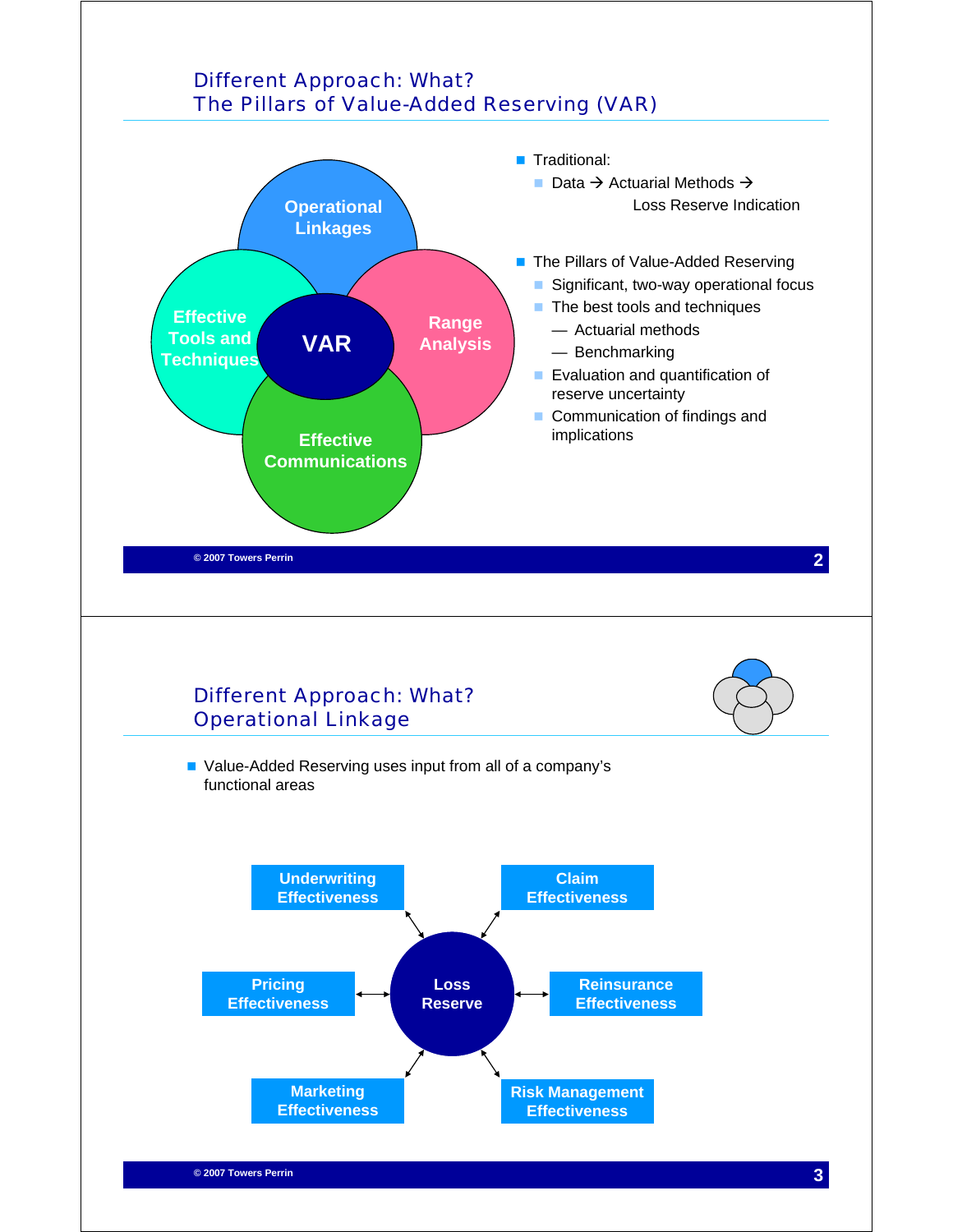#### Different Approach: What? Best Tools and Techniques

- **Proven effectiveness**
- Historical track record; hindsight testing
- **Responsiveness to environmental** and operational circumstances and changes
- Operational information guides the choice of methods, adjustments to historical data, parameters, weights
- Benchmarks



**4 © 2007 Towers Perrin**





Reserving analysis is not just about looking backwards!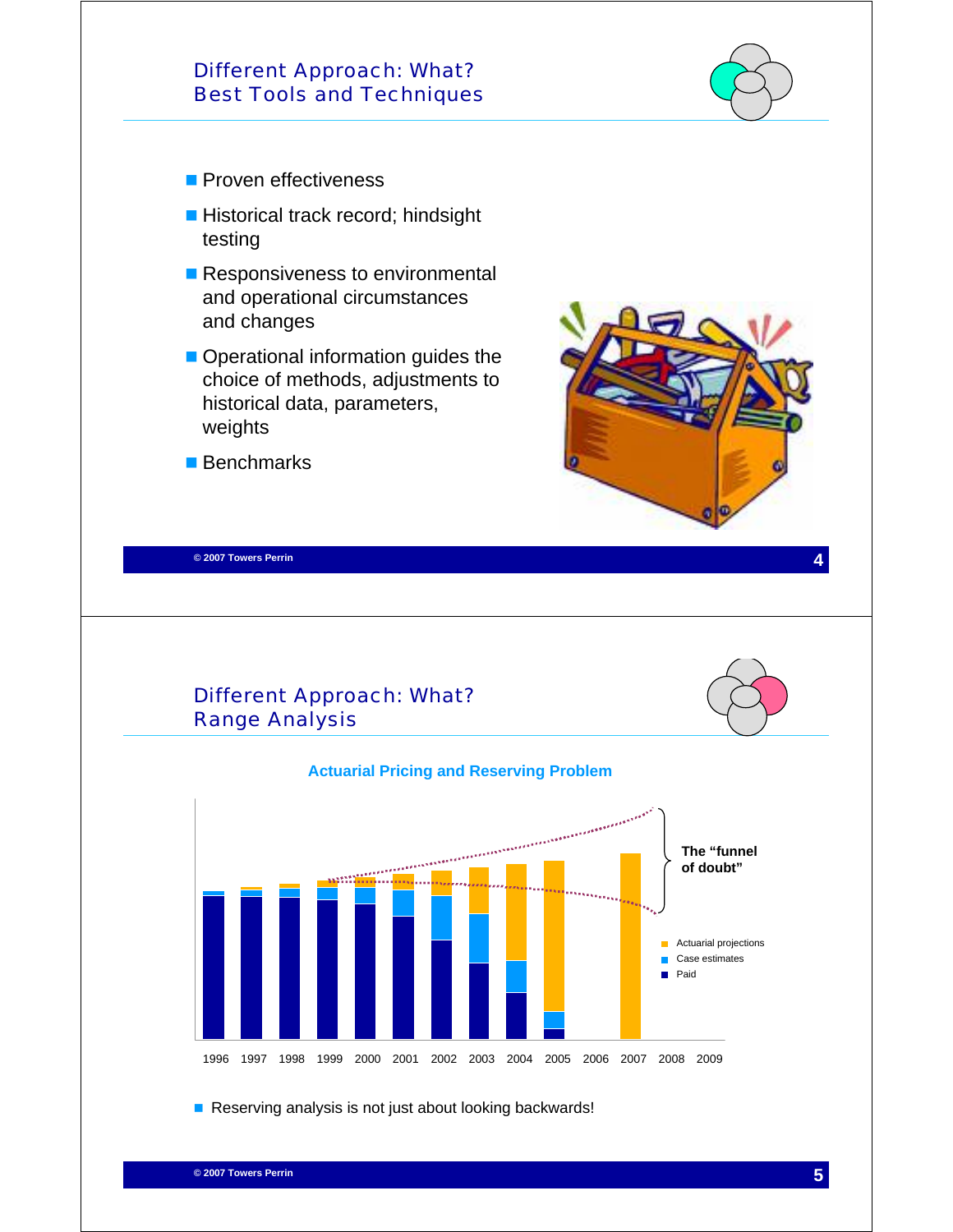#### Different Approach: What? Effective Communications



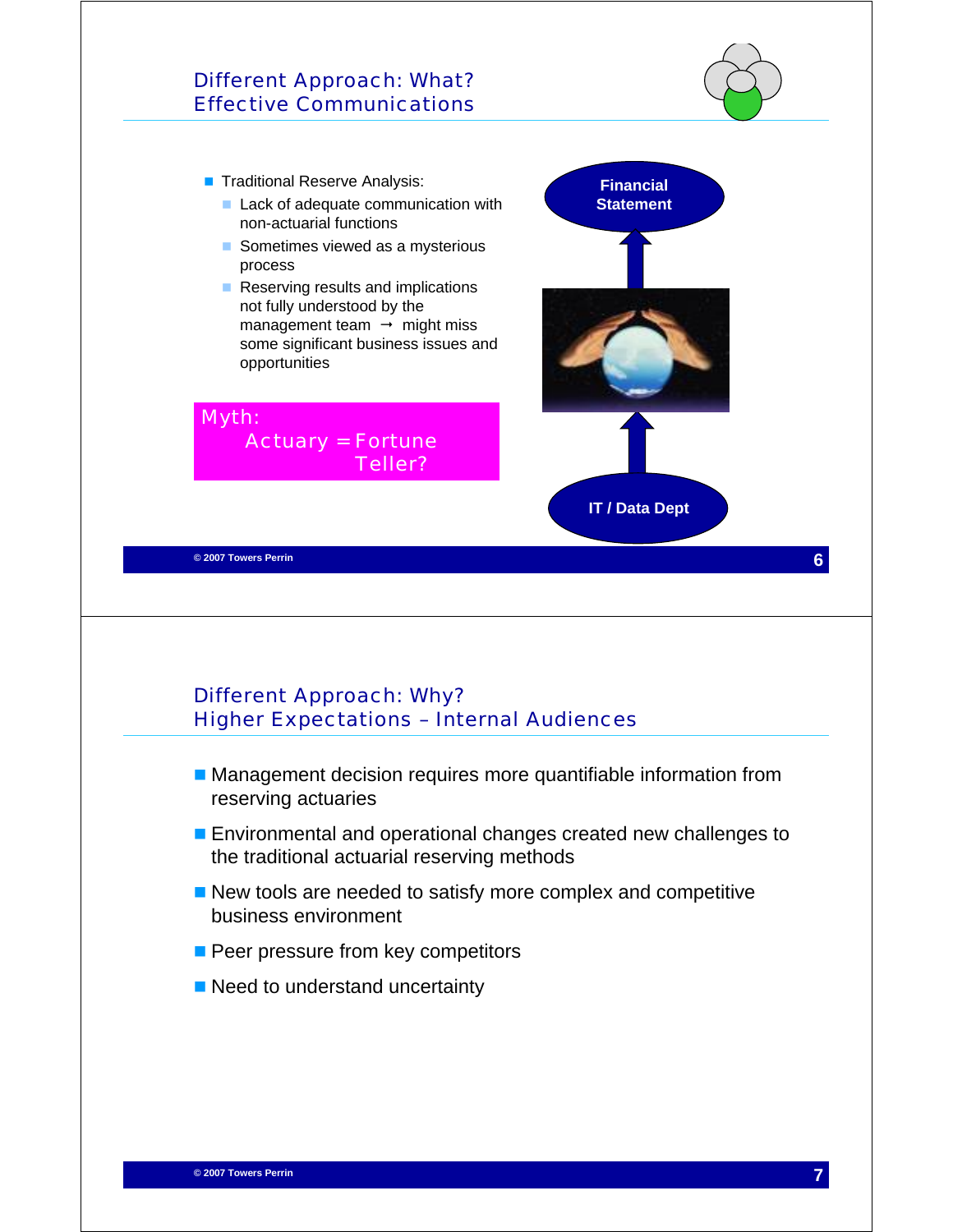#### Different Approach: Why? Higher Expectations – External Audiences

| Asian Example: Malaysia Insurance Regulator (BNM) recently<br>introduced new RBC requirement, which requires the company to<br>estimate the reserve liability at 75% percentile confidence level |
|--------------------------------------------------------------------------------------------------------------------------------------------------------------------------------------------------|
| Require public companies to discuss reserve uncertainty in 10-K<br>filings                                                                                                                       |
| ■ Capital adequacy analyses reflect reserve shortfalls and reserve<br>risks                                                                                                                      |
| Prudent management is expected to consider more than just the<br>best estimate                                                                                                                   |
| ■ Management is expected to demonstrate understanding and<br>effective control of risks                                                                                                          |
| Raising the performance bar – especially regarding ranges and<br>communications                                                                                                                  |
|                                                                                                                                                                                                  |

**8 © 2007 Towers Perrin**



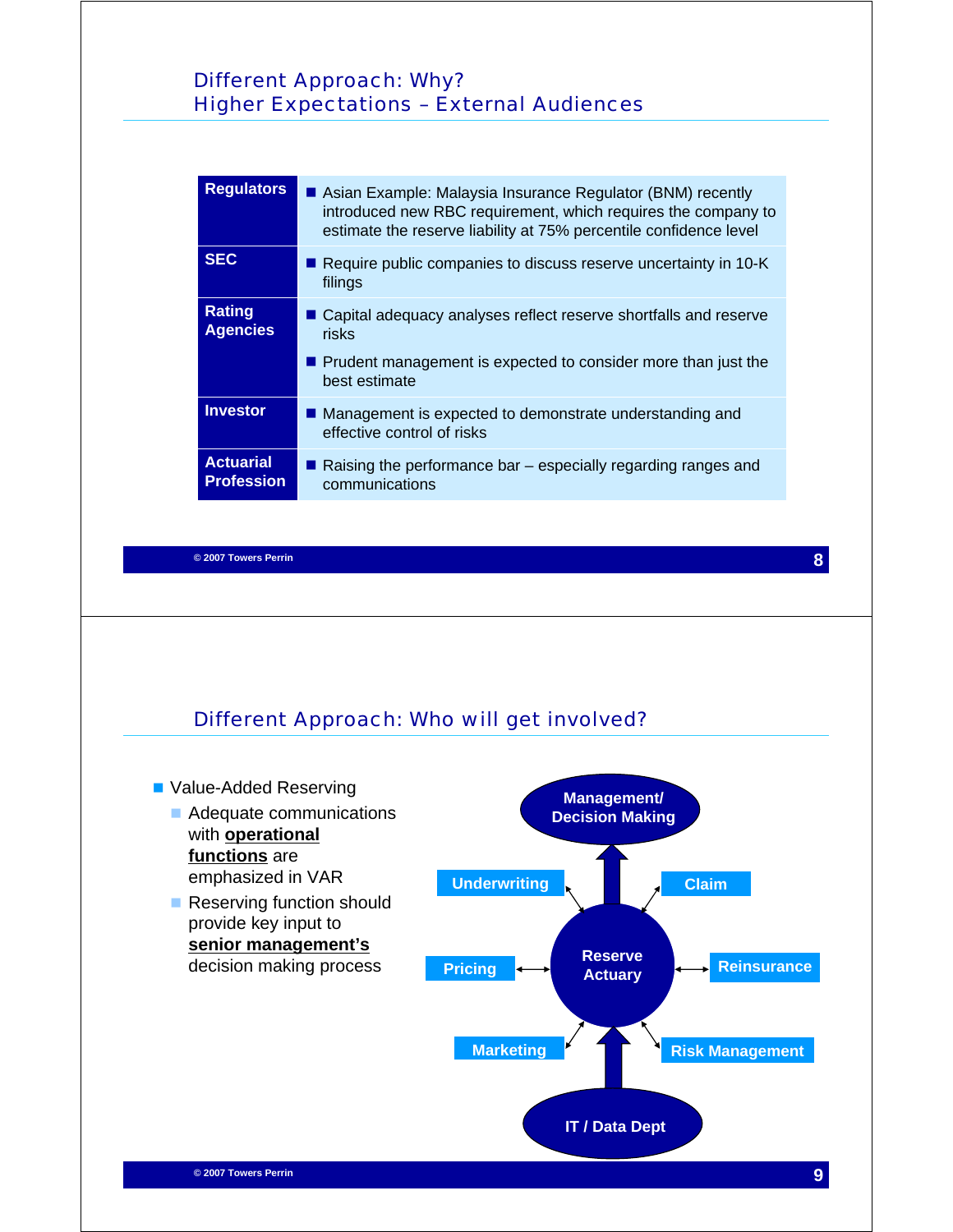#### Different Approach: When?



#### Different Approach: How? Document Operational Changes: Claim Log

|                                      |                                                      |                                |                                       | <b>Claim Log</b>                                          |                     |                                                |                                              |
|--------------------------------------|------------------------------------------------------|--------------------------------|---------------------------------------|-----------------------------------------------------------|---------------------|------------------------------------------------|----------------------------------------------|
| <b>Nature</b><br><b>of</b><br>change | <b>Dates</b><br><b>initiated</b><br>and<br>completed | <b>Reason</b><br>for<br>change | <b>Details</b><br><b>of</b><br>change | <b>Target</b><br>effect and<br>actuarial<br><b>impact</b> | Observed<br>effects | <b>Lines of</b><br><b>business</b><br>affected | <b>Percentage</b><br>of business<br>affected |
|                                      |                                                      |                                |                                       |                                                           |                     |                                                |                                              |

#### ■ The types of changes to track include:

| <b>Claim</b>                                                   |                                                   |  |  |  |  |
|----------------------------------------------------------------|---------------------------------------------------|--|--|--|--|
| $\blacksquare$ New markets/exposures/types of<br>claims/limits | ■ Claim department organization and<br>procedures |  |  |  |  |
| ■ Case reserving                                               | ■ Management/staffing/vendor selection or         |  |  |  |  |
| ■ Express claim settlement initiative                          | process                                           |  |  |  |  |
| ■ Settlement authority                                         | ■ Legal environment or processes                  |  |  |  |  |
| Problems (e.g., claim handling backlog)                        | $\blacksquare$ IT changes                         |  |  |  |  |

Similarly, document issues and changes in other operational units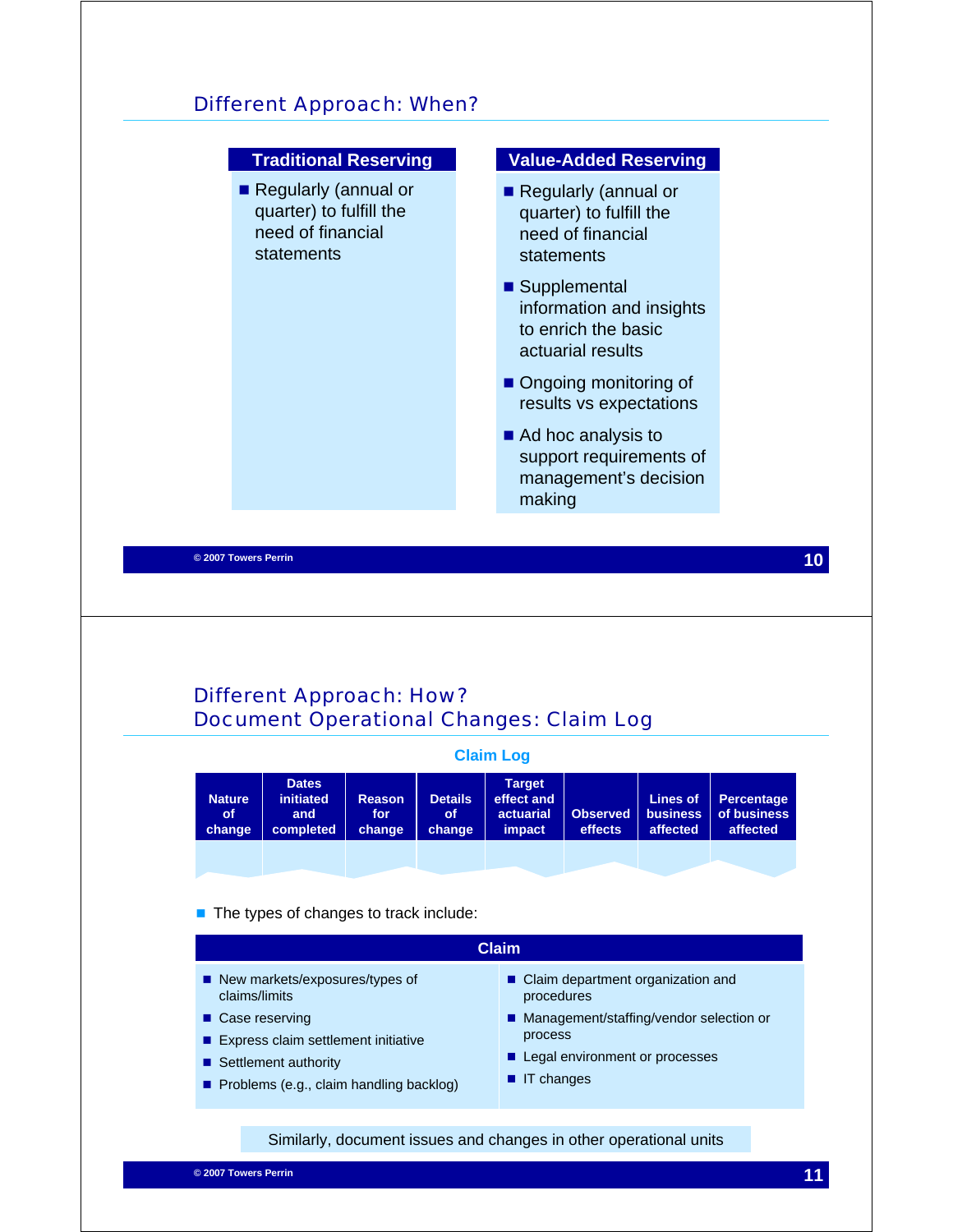#### Different Approach: How? Best Tools and Techniques

| <b>Actuarial Methods</b>                                                                                                                                                                                                                                                                                                                                                                                                                                                                                                                                                              | <b>Reflect Operational Insights</b>                                                                      | <b>Benchmarking</b>                                                                                                                                                                                                                                                                                       |
|---------------------------------------------------------------------------------------------------------------------------------------------------------------------------------------------------------------------------------------------------------------------------------------------------------------------------------------------------------------------------------------------------------------------------------------------------------------------------------------------------------------------------------------------------------------------------------------|----------------------------------------------------------------------------------------------------------|-----------------------------------------------------------------------------------------------------------------------------------------------------------------------------------------------------------------------------------------------------------------------------------------------------------|
| ■ Subject the methods used<br>to "hindsight" testing<br>$\blacksquare$ Keep the more accurate<br>methods<br>Discard or adjust the less<br>accurate ones<br>lacktriangleright intervalsed in the intervalsed in the Intervalsed in the Intervalsed in the Intervalsed in the Intervalsed Intervalsed in the Intervalsed Intervalsed Intervalsed Intervalsed Intervalsed Intervalsed Interv<br>Continuous improvement<br>Diagnostic analyses of the<br>data<br>■ Test for key trends and<br>shifts<br>■ Use efficient approaches<br>for interim (e.g., monthly or<br>quarterly) updates | ■ Choice of actuarial methods<br>Interpretation/adjustment of<br>historical data<br>Choice of parameters | ■ Most actuarial analyses<br>benefit from having robust<br>benchmarking data<br>■ Rate/price monitoring<br><b>Loss ratios</b><br>■ Trend rates<br>Reporting and payment<br>patterns<br><b>Other</b><br>■ Multiple levels can be used<br>lndustry<br><b>Peer companies</b><br>$\blacksquare$ Economic data |
|                                                                                                                                                                                                                                                                                                                                                                                                                                                                                                                                                                                       | <b>Peer Review</b>                                                                                       |                                                                                                                                                                                                                                                                                                           |
| © 2007 Towers Perrin                                                                                                                                                                                                                                                                                                                                                                                                                                                                                                                                                                  |                                                                                                          | 12                                                                                                                                                                                                                                                                                                        |

#### Different Approach: How? Range Analysis

Define "Range"

- Range of best estimates
- Range of normal variance around a mean
- Range of most likely outcomes
- Range of possible outcomes

■ Analysis methods

- Compare results of the various deterministic methods
- Scenario testing: e.g. alternative medical inflation rates
- Hindcast testing: historical performance of consistently-applied method
- Stochastic methods that are calibrated based on observed variability in your historical data
- $\blacksquare$  Industry-based benchmarks regarding inherent variability
- **Link potential environmental, operational, or behavioral factors to their** effects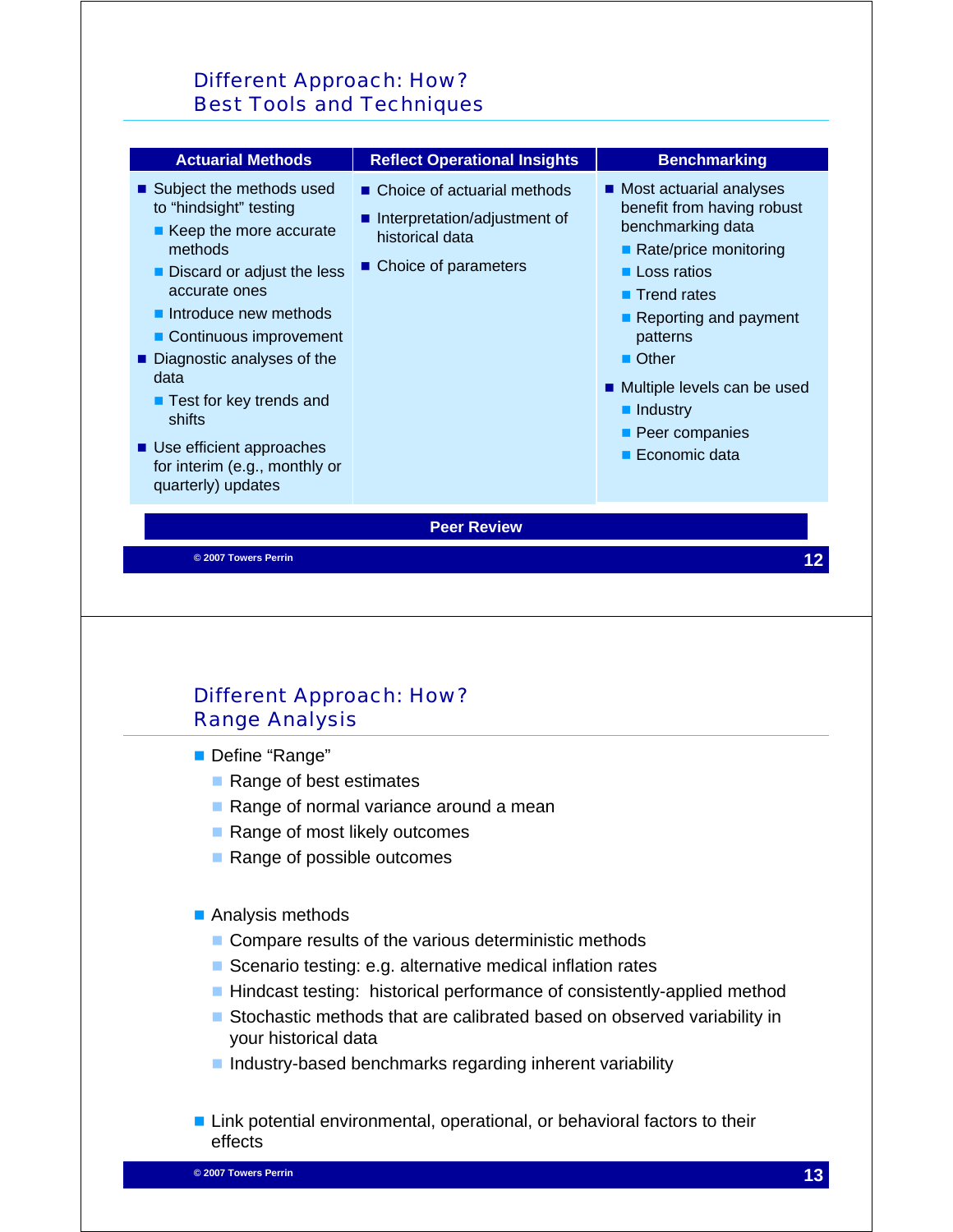#### Different Approach: How? Distinct Types of Risk

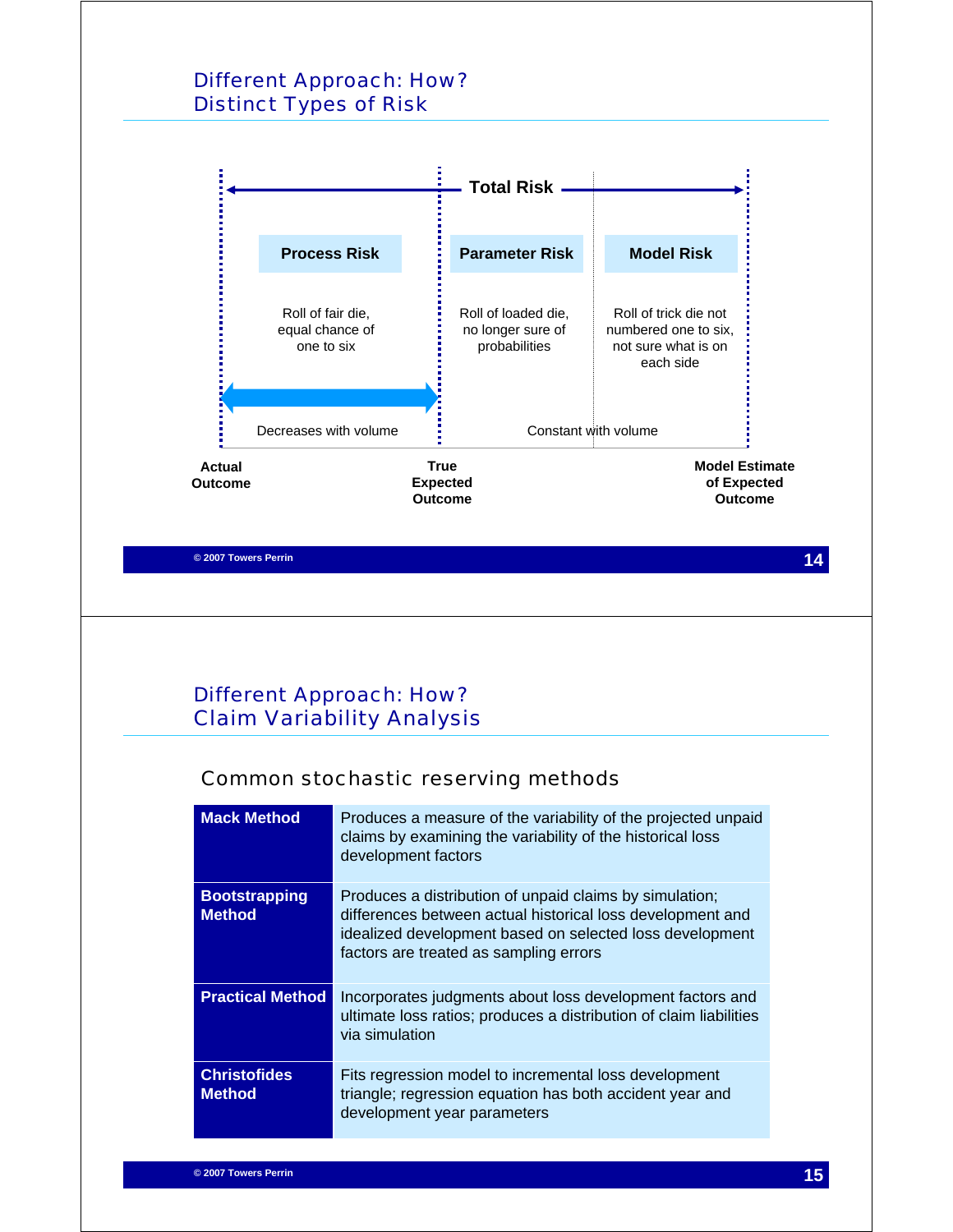#### Value-Added Loss Reserving Discussion Topics

### **A Different Approach to Loss Reserving**

#### **Deliverables**

- **Loss reserve indications**
- Claim variability
- Standard of materiality
- **Loss reserve implications**
- **Operational insights**
- **Input to the Enterprise Risk Management process**

**16 © 2007 Towers Perrin**

#### **Deliverables** Loss Reserve Indications

- Best estimate
- Comparison to other actuary's results
	- **For example, internal actuary vs. external actuary**
- Comparison to management's booked loss reserve
- Changes from last year's projections
	- And why?
- Gross and net of reinsurance
- **Loss, Loss adjustment expenses**
- Results by business segment, line of business, years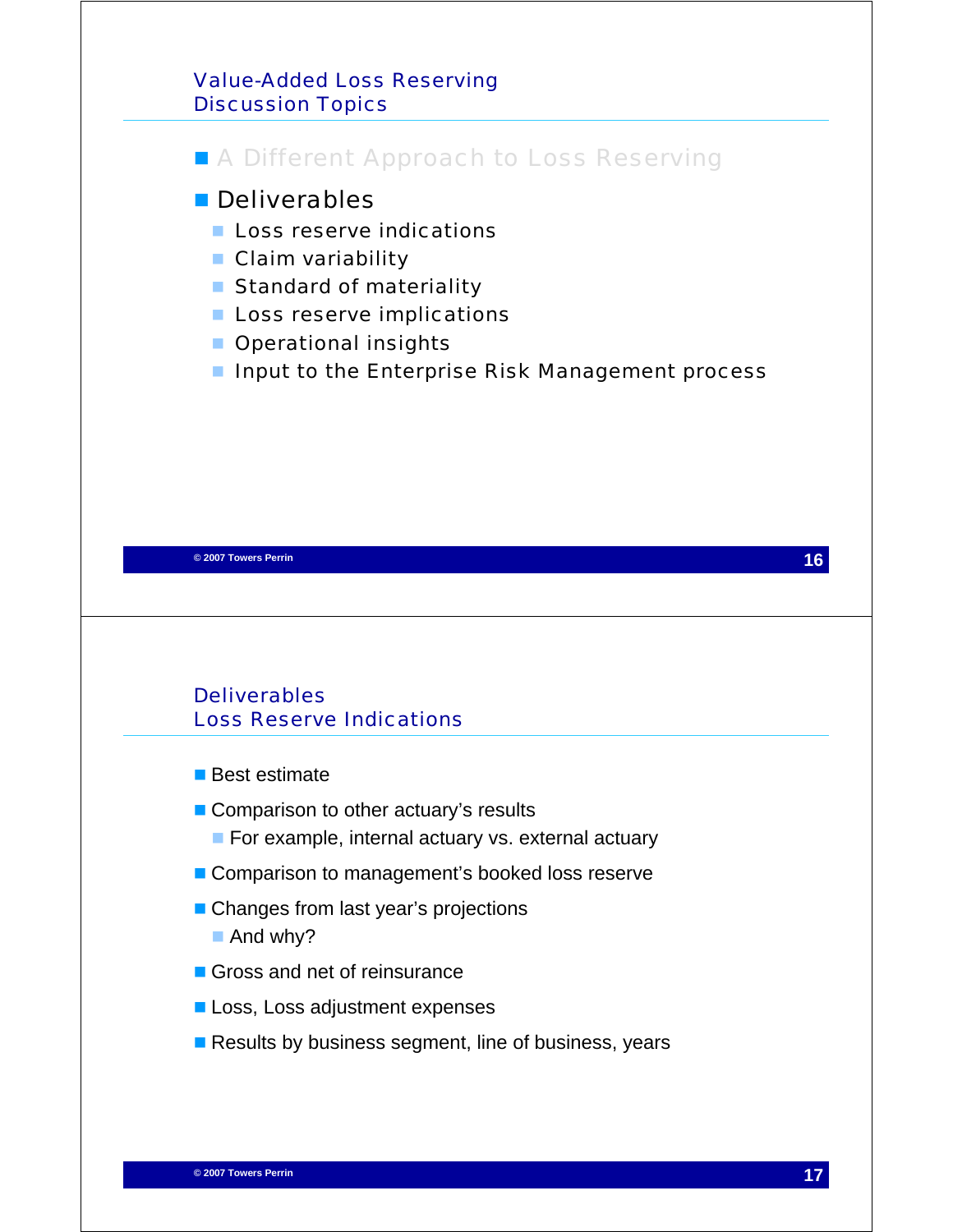#### **Deliverables** Claim Variability

**Anticipating "negative surprises"** 

- Rigorous range analysis allows assessment of the probability of "worse than expected" results
- Identify circumstances likely to produce "surprises"
- **Allows for risk management interventions**
- **More effective results monitoring** 
	- Distinguish truly exceptional results from random noise
	- **More effective early recognition of problem areas**

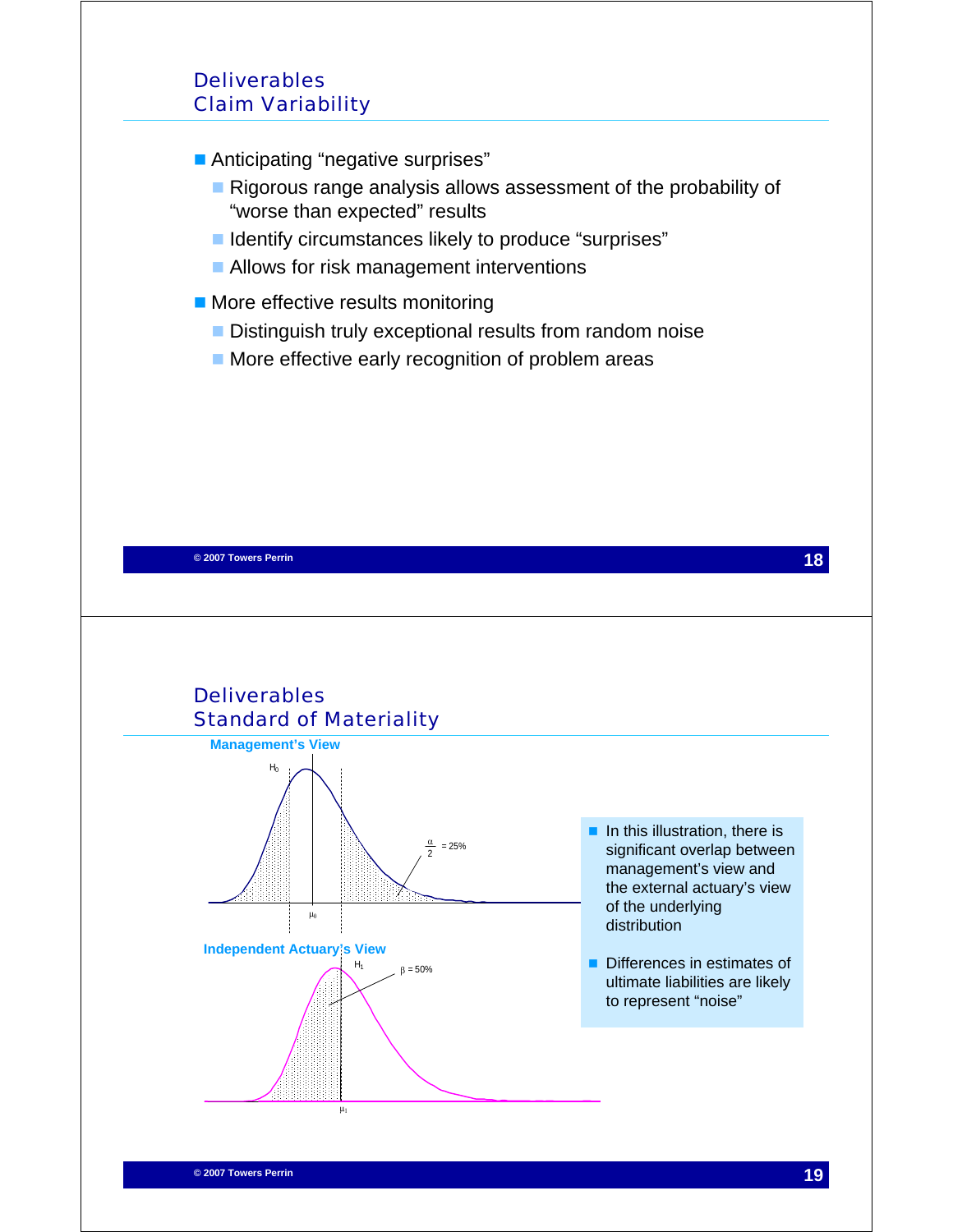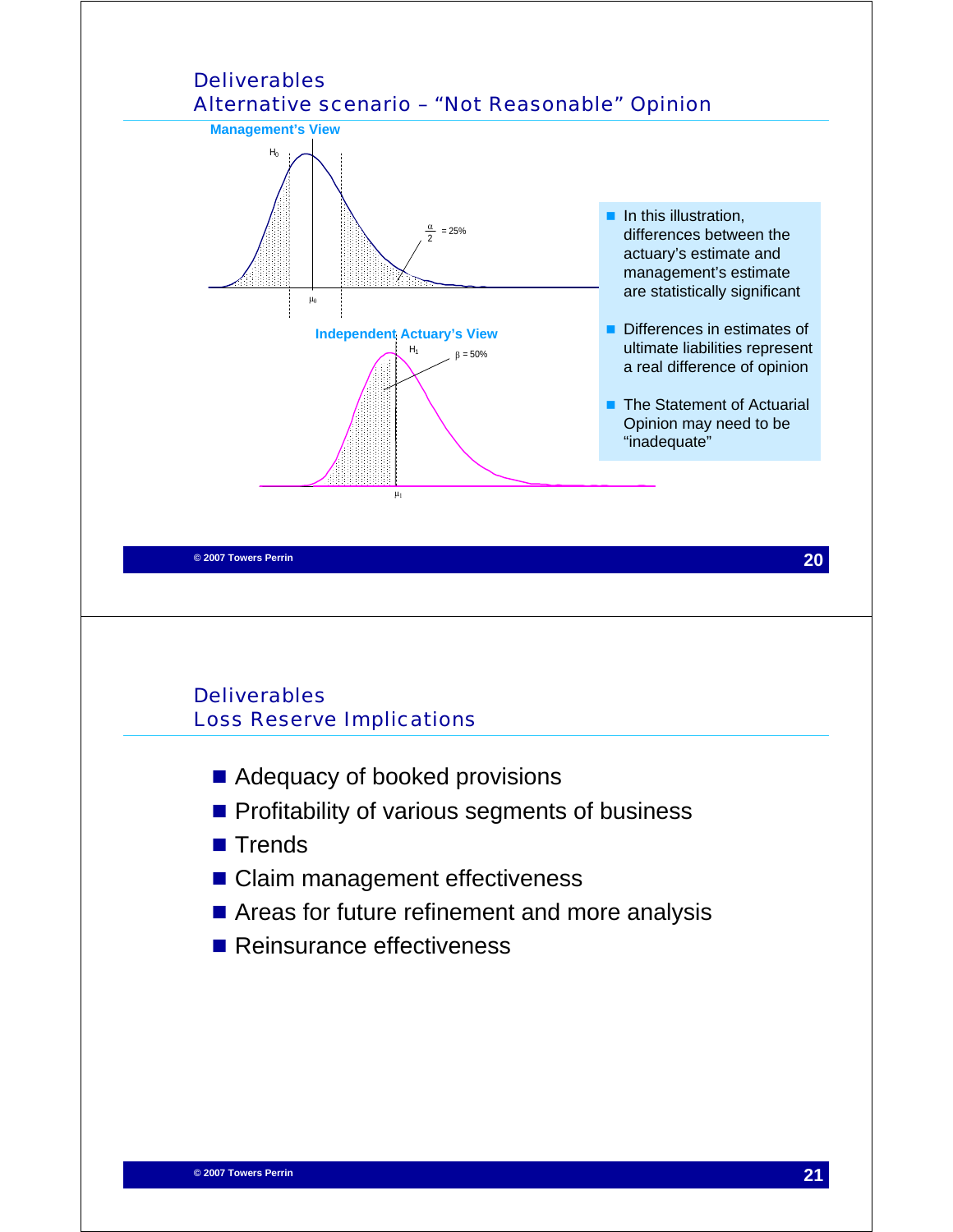#### Deliverables Input to Enterprise Risk Management (ERM) Process